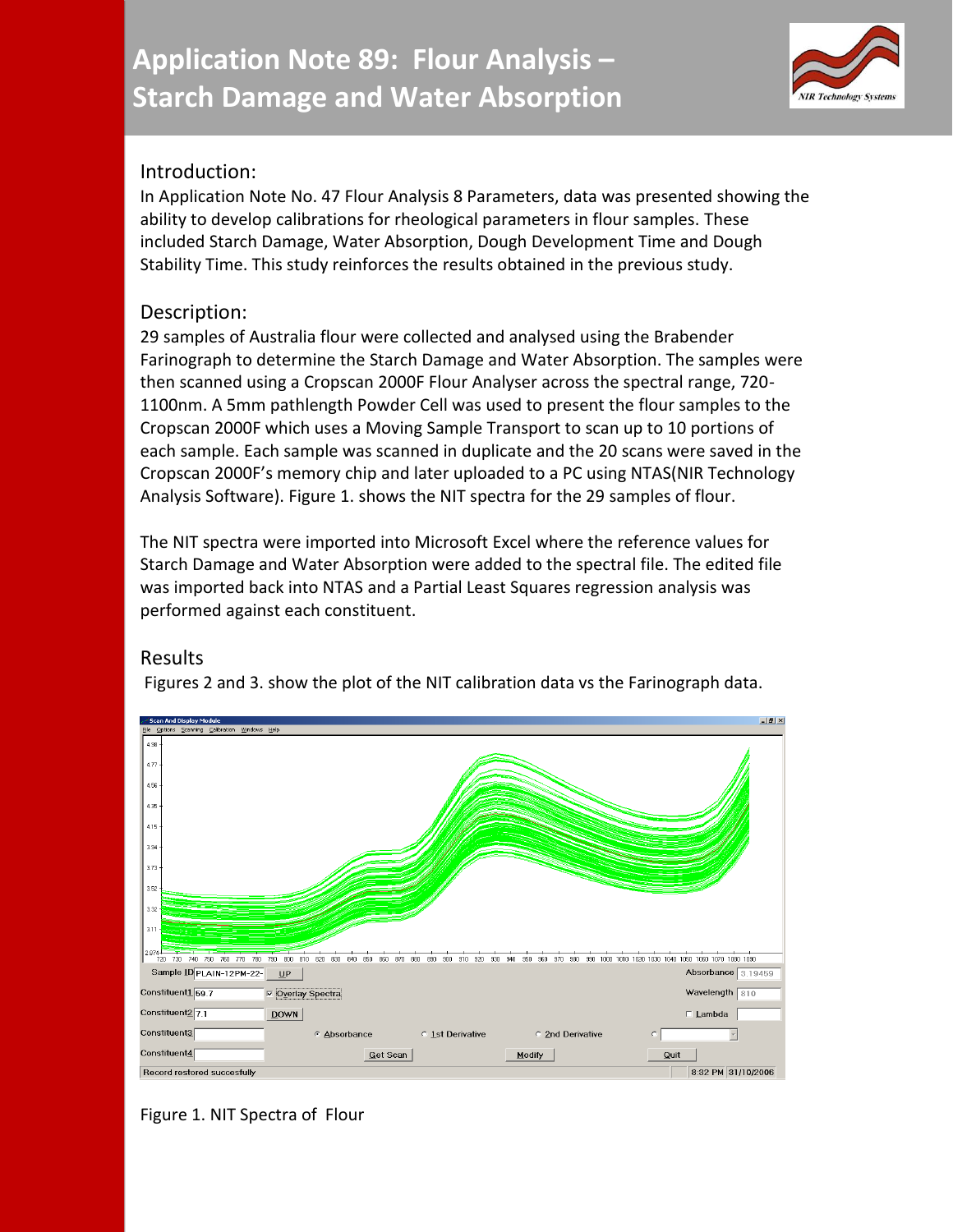

Figure 2. Calibration Plot for NIR Starch Damage vs Farinograph Starch Damage



Figure 3. Calibration Plot for NIR Water Absorption vs Farinograph Water Absorption

#### Discussion

In Application Note 47, showed the Standard Error of Calibration(SEC) to be 0.06 for Starch Damage and 0.55 for Water Absorption. In this study the SEC were determined to be 0.36 for Starch Damage and 0.46 for Water Absorption.

In the previous study, the range for Starch Damage was 9.0 to 13.0, where as the range for this study was 3.8 to 8.2. The ranges for Water Absorption were approximately the same, ie, 54 to 65. The much higher SEC for Starch Damage for this study cannot be explained.

The issue is whether the errors of the NIT measurements for SD and WA are low enough to be useful in the flour milling industry. It is considered that the NIT method can be